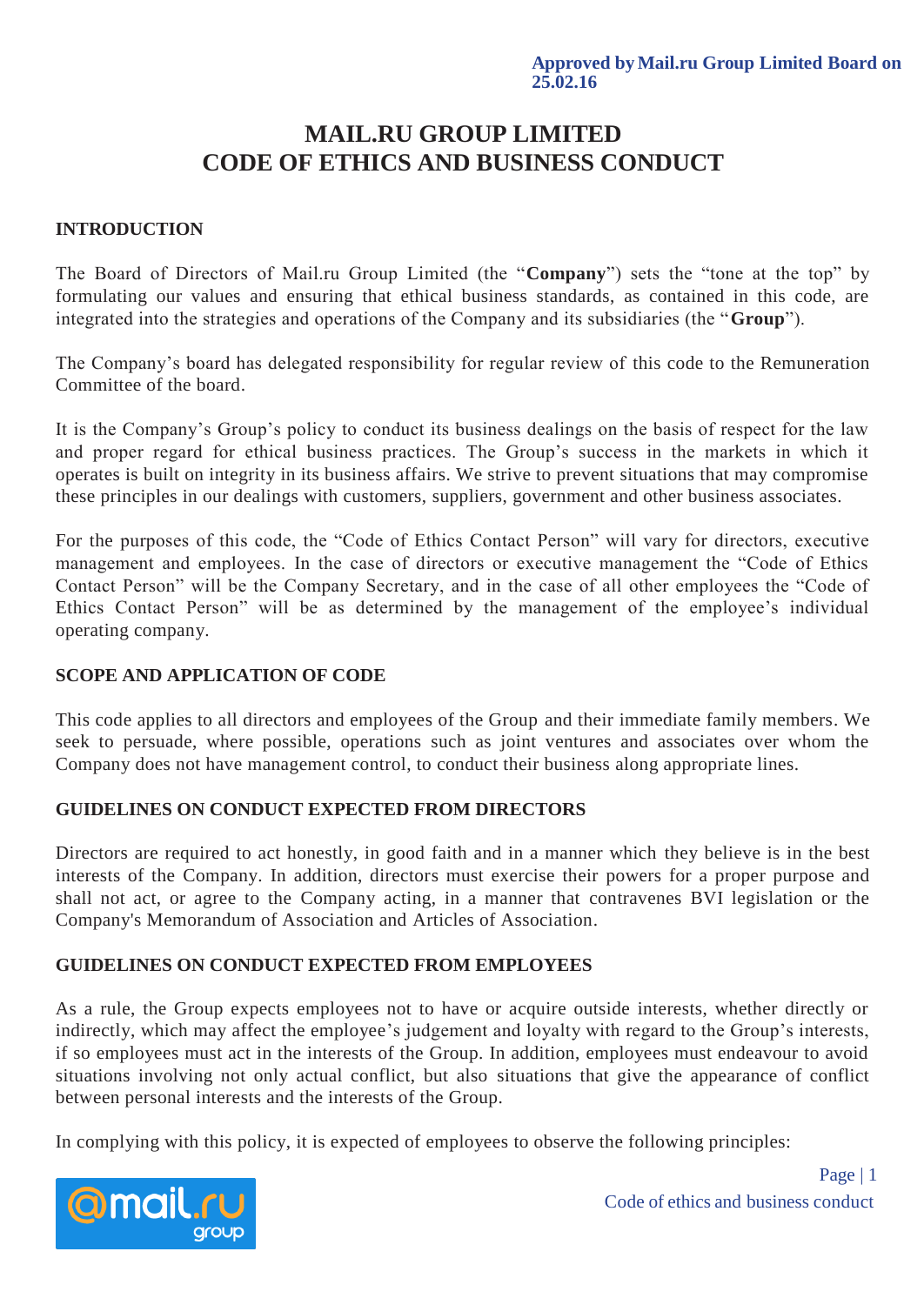#### **Approved by Mail.ru Group Limited Board on 25.02.16**

• To be truthful and conscientious in their approach to, and the performance of their work.

• To avoid relationships or interests, whether direct or indirect, that could adversely influence or impair their capacity to act with integrity and objectivity.

• To treat clients, customers, colleagues, competitors and third parties with dignity, integrity and respect and to communicate courteously.

• To observe a high standard of business ethics in all commercial operations.

• To comply with laws, regulations and the Group's rules, if any, relating to dishonesty, corruption and/or breach of the employee's duty of good faith towards the Group.

• To respect the diversity of people and avoid victimisation, whether due to gender, class, race, creed, colour, sexual orientation, marital or family status, age, nationality, association or disability.

## **USE OF GROUP ASSETS**

The Group's funds and assets are to be used for lawful corporate purposes only, and directors and employees should reflect all transactions properly and accurately in the accounting and administrative records of the Group. Where a director or an employee is required to deal with the Group's funds, it is his/her responsibility to use good judgement on the Group's or the Company's behalf.

## **CONFLICT OF INTEREST**

The following points are to be noted in respect of conflicts of interest:

• Without prejudice to the relevant provisions of the Articles of Association of the Company, no agreement or transaction between the Company and one or more of its directors or any person in which any director has a financial interest or to whom any director is related (including as a director of that other person) shall be void or voidable for this reason only or by reason only that the director is present at the meeting of directors or at the meeting of the committee of directors that approves the agreement or transaction or that the vote or consent of the director is counted for that purpose, provided that the material facts of the interest of each director in the agreement or transaction and his interest in or relationship to any other party to the agreement or transaction are disclosed in good faith or are known by the other directors.Where a director becomes aware of any actual or potential conflict of interest, he should bring it to the attention of the Board.

• Employees shall not compete with the Group or have any interest in suppliers, customers, competitors or business associates of the Group, either directly or indirectly, unless they have the approval of CEO or COO and it is an obligation on each such employee to bring any actual or potential conflict of interest to the attention of CEO or COO. The only permitted exception is the holding of not more than one (1) percent of the total issued share capital of public companies listed on a stock ex change.

• Certain companies in the Group are listed on a stock exchange and embargoes may be placed on share transactions from time to time by the Company Secretary in accordance with the applicable law. In such circumstances, no shares in the relevant Group company/ies may be traded during the embargo period.

• No director or employee, regardless of position, shall directly or indirectly solicit gifts or any other favours from any firm or individual dealing with any company in the Group, or accept anyth ing other than ordinary social invitations, reasonable business entertainment or reasonable items such as calendars, pocketbooks, or any other common corporate gifts generally regarded as advertising or



Page | 2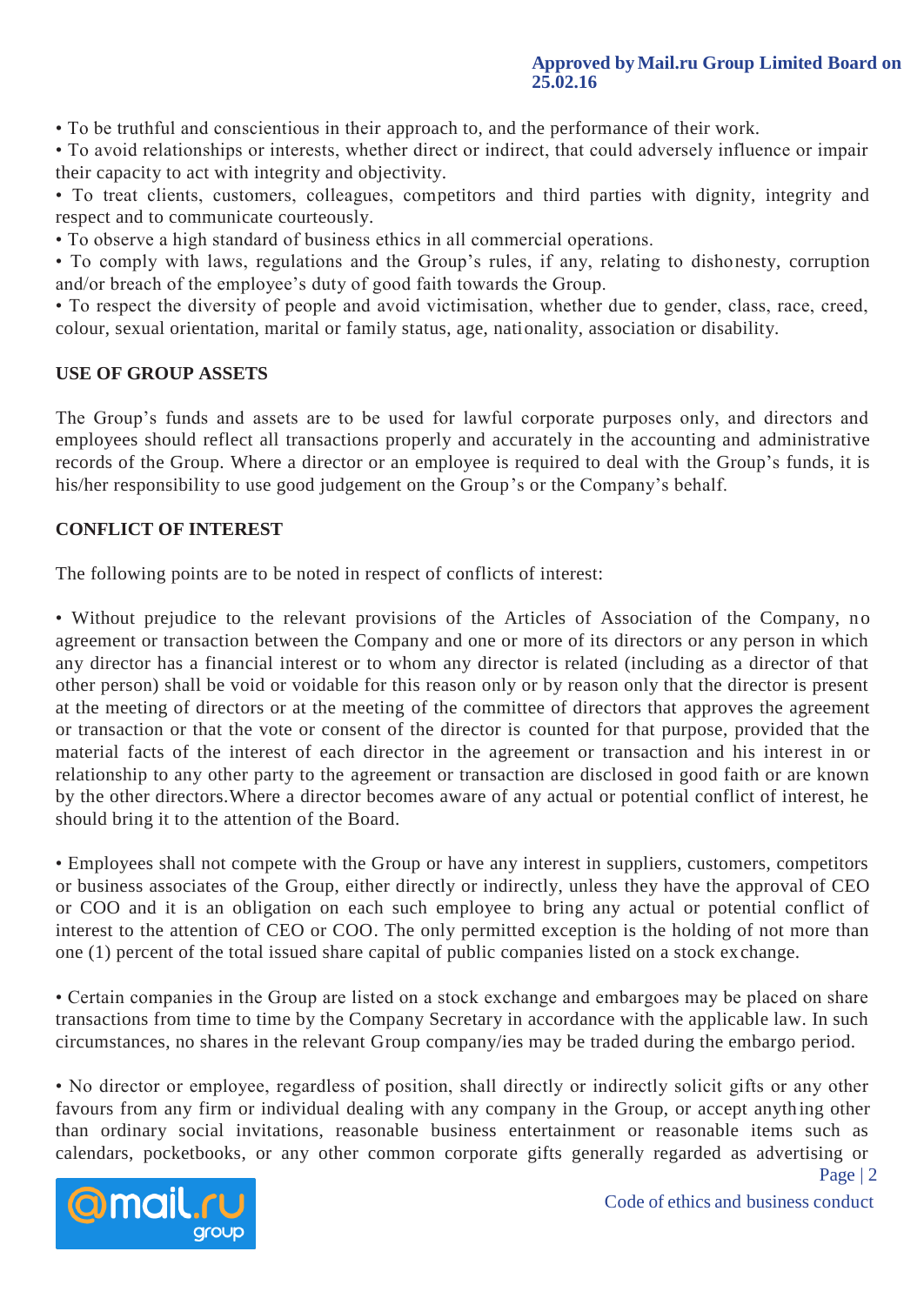## promotional material ("**Promotional Items**").

#### **Approved by Mail.ru Group Limited Board on 25.02.16**

• Directors and employees shall not, under any circumstances, directly or indirectly accept from suppliers, competitors or customers payment of any kind for discharging their responsibilities. This includes, but is not limited to, expensive entertainment, vacations or pleasure trips, except those that are customarily accepted as common courtesy associated with proper business practice in each relevant market.

• Personal favours or preferential treatment offered or given to gain an improper advantage, are not to be accepted when offered by virtue of the director's or employee's position, as this may tend to put such a director or an employee under an obligation.

• Directors and employees must endeavour to remain free from any influence, interests or relations hips that could impair their objectivity or impartiality. Directors' and employees' objectivity could be compromised by, for example:

- o acting in a fiduciary capacity for such enterprises
- o making loans to and taking loans from such enterprises, other than a financial institution in the normal course of business.

If any director or employee has reason to believe that his/her conduct might be in conflict with this code, he/she should consult the applicable Code of Ethics Contact Person and inform the other directors.

# **COMPETITION AND FAIR DEALING**

The Group aims to outperform competitors fairly and honestly. We seek competitive advantages through superior performance, not through unethical or illegal business practices. Stealing proprietary information, possessing trade secret information that was obtained without the owner's consent, etc. is prohibited. Each director and employee must respect the rights of the Group's customers, suppliers, competitors and employees. No director or employee should take unlawful advantage of anyone through misuse of their proprietary information, misrepresentation of material facts, or any other illegal trade practice.

No director or employee may engage in illegal price fixing, bid rigging, allocation of markets or customers, or similar illegal anti-competitive activities.

### **BRIBERY AND CORRUPTION**

It is prohibited to offer, promise, give, demand or accept any illegal payment or other undue advantage to or from anyone in government and the private sector in order to gain, retain or direct business or to secure any other improper advantage in the conduct of business (but the foregoing should not be confused with the giving or receiving of Promotional Items).

# **POLITICAL CONTRIBUTIONS**

Individual directors and employees are free to make personal political contributions as they see fit. Except, as approved in advance by the chief executive/chairman of the Company or persons appointed by them, political contributions (directly or through trade associations) by the Group are prohibited. This includes:

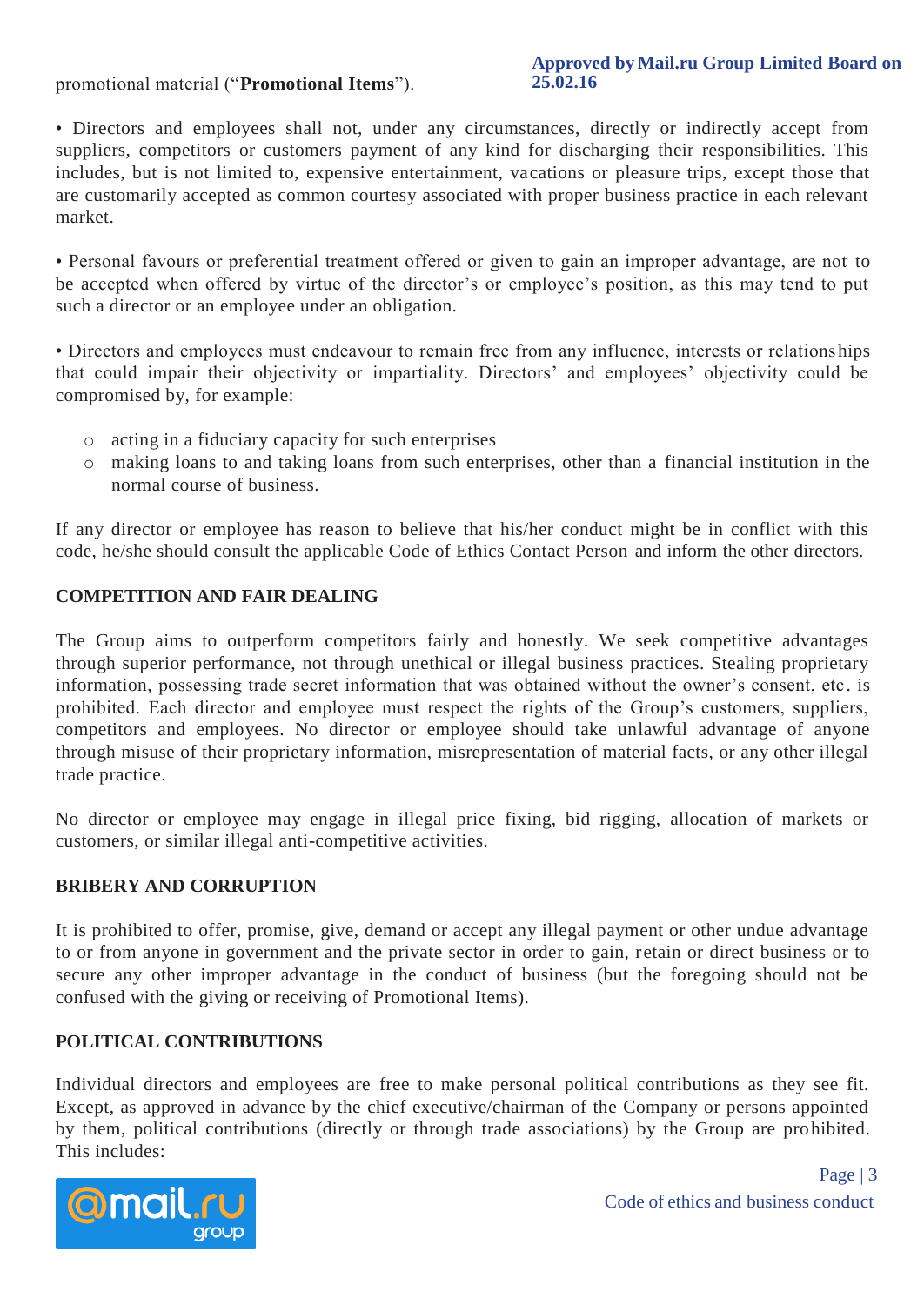- Any contributions of Group/Company funds or other assets for political purposes.
- Encouraging individual employees to make any such contribution.
- Reimbursing an employee for any contribution.

### **HEALTH AND SAFETY**

The Group aims to provide employees and directors with a safe and healthy work environment in accordance with the applicable laws. To this end, employees must maintain safe and healthy workplaces by following environmental, safety and health rules and practices and reporting accidents, injuries and unsafe equipment, practices or conditions.

Directors and employees are expected to perform their company-related work in a safe manner, free of the influences of alcohol or controlled substances. The use of illegal drugs, violence and threatening behavior in the workplace will not be tolerated.

#### **ENVIRONMENTAL PROTECTION**

Directors and employees are expected to follow applicable environmental laws and regulations. The Company recognises that sustainable development and economic, social and environmental protection are global imperatives that result in both opportunities and risks for business. The Group aims to position itself to meet such challenges.

As the Group expands its business it aims to contribute, to the extent commercially possible and required by the applicable law, to the communities in which it operates; develop its own people; contribute to general economic prosperity; and minimise its impact on the environment.

#### **CONFIDENTIALITY**

A director or an employee, while working for the Group and thereafter, is required to keep confidential and not to disclose any of the Group's trade secrets, confidential documentation or other information specified in accordance with the applicable law, technical know-how and data, drawings, systems, methods, software, processes, client lists, programmes, marketing and/or financial information to any person other than to per- sons employed and/or authorised by the relevant Group company who are required to know such secrets or information for the purpose of their employment and/or association with the Group.

#### **REPORTING CONCERNS**

Any employee, user, partner, client, officer or director who knows or believes that any other employee or representative of the Group has engaged in conduct that violates applicable law or this Code should notify the Group of such violation. In particular, any employee, user, partner, client, officer or director may communicate any concerns or complaints relating to accounting, internal controls, auditing matters, disclosure, fraud and unethical business practices including, but not limited to, the following:

• Fraud or deliberate deviation from complete and fair reporting of the Group's financial position, earnings and cash flows;

• Fraud or deliberate omissions and\or errors in financial statements, financial records, their evaluation,



Code of ethics and business conduct Page | 4